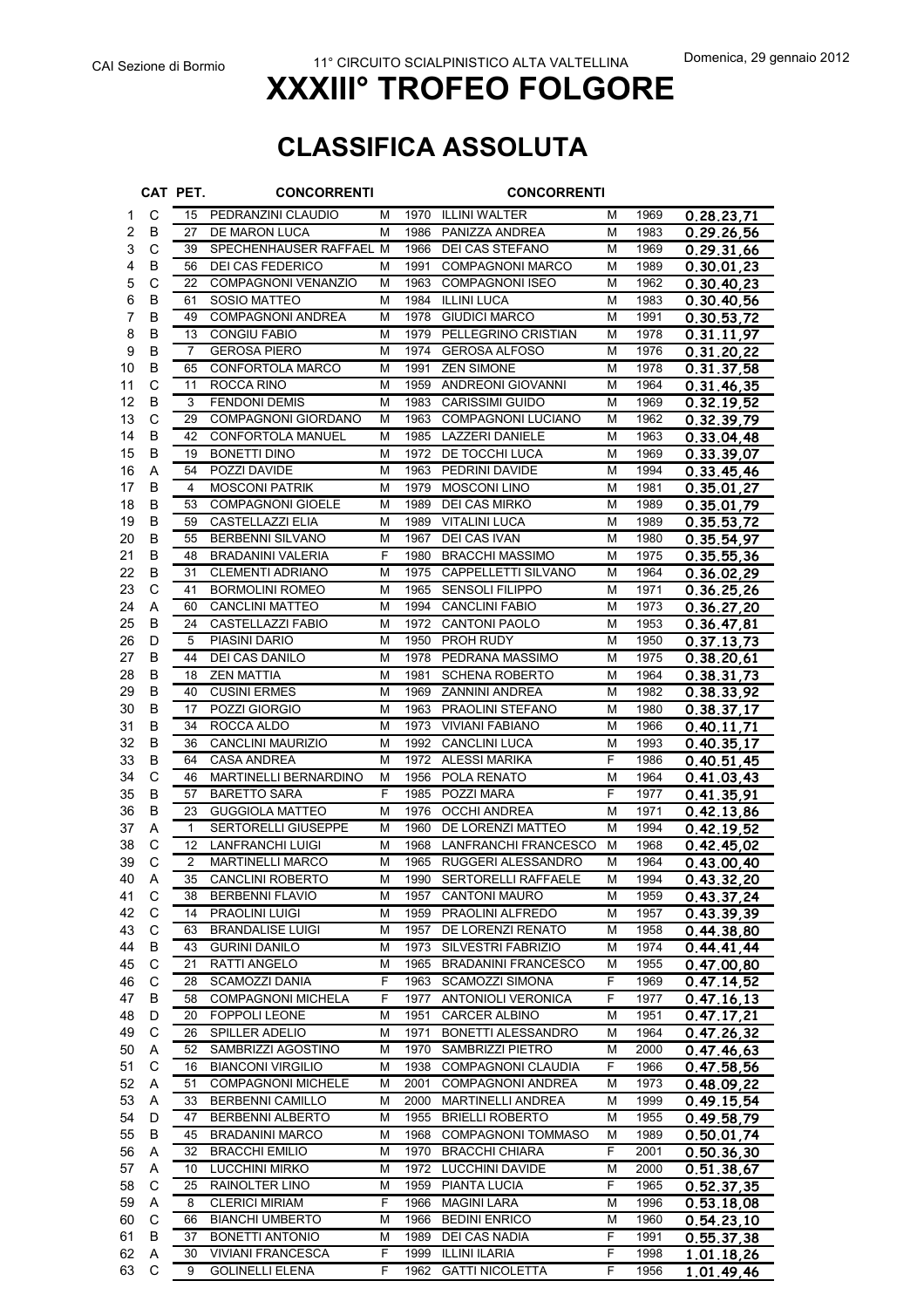## **CLASSIFICA TEMPO SEGRETO (47.30,03)**

|          | <b>POS PETT</b>      |                                                  |                |              | <b>CONCORRENTI</b>                               |                |              | <b>TEMPO</b>             | <b>DIFFERENZA</b>      |
|----------|----------------------|--------------------------------------------------|----------------|--------------|--------------------------------------------------|----------------|--------------|--------------------------|------------------------|
| 1        | 26                   | <b>SPILLER ADELIO</b>                            | M              | 1971         | BONETTI ALESSANDRO                               | M              | 1964         | 0.47.26,32               | 0.00.03,7              |
| 2        | 20                   | <b>FOPPOLI LEONE</b>                             | M              | 1951         | <b>CARCER ALBINO</b>                             | M              | 1951         | 0.47.17,21               | 0.00.12,8              |
| 3        | 58                   | <b>COMPAGNONI MICHELA</b>                        | F              | 1977         | <b>ANTONIOLI VERONICA</b>                        | F              | 1977         | 0.47.16,13               | 0.00.13,9              |
| 4        | 28                   | <b>SCAMOZZI DANIA</b>                            | F              | 1963         | <b>SCAMOZZI SIMONA</b>                           | F              | 1969         | 0.47.14,52               | 0.00.15,5              |
| 5        | 52                   | SAMBRIZZI AGOSTINO                               | M              | 1970         | SAMBRIZZI PIETRO                                 | M              | 2000         | 0.47.46,63               | 0.00.16,6              |
| 6        | 16                   | <b>BIANCONI VIRGILIO</b>                         | M              | 1938         | COMPAGNONI CLAUDIA                               | F              | 1966         | 0.47.58,56               | 0.00.28,5              |
| 7        | 21                   | <b>RATTI ANGELO</b>                              | M              | 1965         | <b>BRADANINI FRANCESCO</b>                       | M              | 1955         | 0.47.00,80               | 0.00.29,2              |
| 8        | 51                   | <b>COMPAGNONI MICHELE</b>                        | M              | 2001         | <b>COMPAGNONI ANDREA</b>                         | M              | 1973         | 0.48.09,22               | 0.00.39,2              |
| 9        | 33                   | <b>BERBENNI CAMILLO</b>                          | M              | 2000         | <b>MARTINELLI ANDREA</b>                         | M              | 1999         | 0.49.15,54               | 0.01.45,5              |
| 10       | 47                   | <b>BERBENNI ALBERTO</b>                          | M              | 1955         | <b>BRIELLI ROBERTO</b>                           | M              | 1955         | 0.49.58,79               | 0.02.28,8              |
| 11       | 45                   | <b>BRADANINI MARCO</b>                           | M              | 1968         | <b>COMPAGNONI TOMMASO</b>                        | M              | 1989         | 0.50.01,74               | 0.02.31,7              |
| 12       | 43                   | <b>GURINI DANILO</b>                             | M              | 1973         | SILVESTRI FABRIZIO                               | M              | 1974         | 0.44.41,44               | 0.02.48,6              |
| 13       | 63                   | <b>BRANDALISE LUIGI</b>                          | M              | 1957         | DE LORENZI RENATO                                | M              | 1958         | 0.44.38,80               | 0.02.51,2              |
| 14       | 32                   | <b>BRACCHI EMILIO</b>                            | M              | 1970         | <b>BRACCHI CHIARA</b>                            | D              | 2001         | 0.50.36,30               | 0.03.06,3              |
| 15       | 14                   | <b>PRAOLINI LUIGI</b>                            | M              | 1959         | PRAOLINI ALFREDO                                 | M              | 1957         | 0.43.39,39               | 0.03.50,6              |
| 16       | 38                   | <b>BERBENNI FLAVIO</b>                           | M              | 1957         | <b>CANTONI MAURO</b>                             | M              | 1959         | 0.43.37,24               | 0.03.52,8              |
| 17       | 35                   | <b>CANCLINI ROBERTO</b>                          | M              | 1990         | <b>SERTORELLI RAFFAELE</b>                       | M              | 1994         | 0.43.32,20               | 0.03.57,8              |
| 18       | 10                   | <b>LUCCHINI MIRKO</b><br><b>MARTINELLI MARCO</b> | M<br>M         | 1972<br>1965 | <b>LUCCHINI DAVIDE</b><br>RUGGERI ALESSANDRO     | M<br>M         | 2000<br>1964 | 0.51.38,67               | 0.04.08, 6             |
| 19<br>20 | $\overline{2}$<br>12 | <b>LANFRANCHI LUIGI</b>                          | M              |              | LANFRANCHI FRANCESCO                             |                |              | 0.43.00,40               | 0.04.29,6              |
| 21       | 25                   | RAINOLTER LINO                                   | M              | 1968<br>1959 | PIANTA LUCIA                                     | M<br>F         | 1968<br>1965 | 0.42.45,02<br>0.52.37,35 | 0.04.45,0<br>0.05.07,3 |
| 22       | $\mathbf{1}$         | SERTORELLI GIUSEPPE                              | M              | 1960         | DE LORENZI MATTEO                                | M              | 1994         | 0.42.19,52               | 0.05.10,5              |
| 23       | 23                   | <b>GUGGIOLA MATTEO</b>                           | M              | 1976         | <b>OCCHI ANDREA</b>                              | M              | 1971         | 0.42.13,86               | 0.05.16,2              |
| 24       | 8                    | <b>CLERICI MIRIAM</b>                            | F              | 1966         | <b>MAGINI LARA</b>                               | M              | 1996         | 0.53.18,08               | 0.05.48,1              |
| 25       | 57                   | <b>BARETTO SARA</b>                              | F              | 1985         | POZZI MARA                                       | F              | 1977         | 0.41.35,91               | 0.05.54,1              |
| 26       | 46                   | MARTINELLI BERNARDINO                            | M              | 1956         | POLA RENATO                                      | M              | 1964         | 0.41.03,43               | 0.06.26, 6             |
| 27       | 64                   | <b>CASA ANDREA</b>                               | M              | 1972         | <b>ALESSI MARIKA</b>                             | F              | 1986         | 0.40.51,45               | 0.06.38,6              |
| 28       | 66                   | <b>BIANCHI UMBERTO</b>                           | M              | 1966         | <b>BEDINI ENRICO</b>                             | M              | 1960         | 0.54.23,10               | 0.06.53,1              |
| 29       | 36                   | CANCLINI MAURIZIO                                | M              | 1992         | <b>CANCLINI LUCA</b>                             | M              | 1993         | 0.40.35,17               | 0.06.54,9              |
| 30       | 34                   | ROCCA ALDO                                       | M              | 1973         | <b>VIVIANI FABIANO</b>                           | M              | 1966         | 0.40.11,71               | 0.07.18,3              |
| 31       | 37                   | <b>BONETTI ANTONIO</b>                           | M              | 1989         | <b>DEI CAS NADIA</b>                             | F              | 1991         | 0.55.37,38               | 0.08.07,4              |
| 32       | 17                   | POZZI GIORGIO                                    | M              | 1963         | PRAOLINI STEFANO                                 | M              | 1980         | 0.38.37,17               | 0.08.52,9              |
| 33       | 40                   | <b>CUSINI ERMES</b>                              | M              | 1969         | <b>ZANNINI ANDREA</b>                            | M              | 1982         | 0.38.33,92               | 0.08.56,1              |
| 34       | 18                   | <b>ZEN MATTIA</b>                                | M              | 1981         | <b>SCHENA ROBERTO</b>                            | M              | 1964         | 0.38.31,73               | 0.08.58,3              |
| 35       | 44                   | DEI CAS DANILO                                   | M              | 1978         | PEDRANA MASSIMO                                  | M              | 1975         | 0.38.20,61               | 0.09.09,4              |
| 36       | 5                    | PIASINI DARIO                                    | M              | 1950         | PROH RUDY                                        | M              | 1950         | 0.37.13,73               | 0.10.16,3              |
| 37       | 24                   | <b>CASTELLAZZI FABIO</b>                         | M              | 1972         | <b>CANTONI PAOLO</b>                             | M              | 1953         | 0.36.47,81               | 0.10.42,2              |
| 38       | 60                   | <b>CANCLINI MATTEO</b>                           | M              | 1994         | <b>CANCLINI FABIO</b>                            | М              | 1973         | 0.36.27,20               | 0.11.02,8              |
| 39       | 41                   | <b>BORMOLINI ROMEO</b>                           | M              | 1965         | <b>SENSOLI FILIPPO</b>                           | M              | 1971         | 0.36.25,26               | 0.11.04,8              |
| 40       | $\overline{31}$      | <b>CLEMENTI ADRIANO</b>                          | $\overline{M}$ |              | 1975 CAPPELLETTI SILVANO                         | $\overline{M}$ | 1964         | 0.36.02,29               | 0.11.27,7              |
| 41       | 48                   | BRADANINI VALERIA                                | F              | 1980         | <b>BRACCHI MASSIMO</b>                           | M              | 1975         | 0.35.55,36               | 0.11.34,7              |
| 42       | 55                   | BERBENNI SILVANO                                 | M              | 1967         | DEI CAS IVAN                                     | M              | 1980         | 0.35.54,97               | 0.11.35,1              |
| 43       | 59                   | CASTELLAZZI ELIA                                 | M              | 1989         | <b>VITALINI LUCA</b>                             | М              | 1989         | 0.35.53,72               | 0.11.36,3              |
| 44       | 53                   | <b>COMPAGNONI GIOELE</b>                         | M              |              | 1989 DEI CAS MIRKO                               | М              | 1989         | 0.35.01,79               | 0.12.28,2              |
| 45       | 4                    | <b>MOSCONI PATRIK</b>                            | M              | 1979         | <b>MOSCONI LINO</b>                              | M              | 1981         | 0.35.01,27               | 0.12.28,8              |
| 46       | 54                   | POZZI DAVIDE                                     | M              | 1963         | PEDRINI DAVIDE                                   | M              | 1994         | 0.33.45,46               | 0.13.44,6              |
| 47       | 30                   | <b>VIVIANI FRANCESCA</b>                         | F              | 1999         | <b>ILLINI ILARIA</b>                             | F              | 1998         | 1.01.18,26               | 0.13.48,2              |
| 48       | 19                   | <b>BONETTI DINO</b><br><b>GOLINELLI ELENA</b>    | M              | 1972         | DE TOCCHI LUCA                                   | M              | 1969         | 0.33.39,07               | 0.13.51,0              |
| 49       | 9<br>42              | CONFORTOLA MANUEL                                | F<br>M         | 1962<br>1985 | <b>GATTI NICOLETTA</b><br><b>LAZZERI DANIELE</b> | F              | 1956         | 1.01.49,46<br>0.33.04,48 | 0.14.19,4<br>0.14.25,6 |
| 50<br>51 | 29                   | <b>COMPAGNONI GIORDANO</b>                       | M              | 1963         | <b>COMPAGNONI LUCIANO</b>                        | M<br>M         | 1963<br>1962 | 0.32.39,79               | 0.14.50,2              |
| 52       | 3                    | <b>FENDONI DEMIS</b>                             | M              | 1983         | <b>CARISSIMI GUIDO</b>                           | M              | 1969         | 0.32.19,52               | 0.15.10,5              |
| 53       | 11                   | ROCCA RINO                                       | M              |              | 1959 ANDREONI GIOVANNI                           | M              | 1964         | 0.31.46,35               | 0.15.43,7              |
| 54       | 65                   | CONFORTOLA MARCO                                 | M              | 1991         | <b>ZEN SIMONE</b>                                | M              | 1978         | 0.31.37,58               | 0.15.52,5              |
| 55       | 7                    | <b>GEROSA PIERO</b>                              | M              | 1974         | <b>GEROSA ALFOSO</b>                             | М              | 1976         | 0.31.20,22               | 0.16.09,8              |
| 56       | 13                   | <b>CONGIU FABIO</b>                              | M              |              | 1979 PELLEGRINO CRISTIAN                         | M              | 1978         | 0.31.11,97               | 0.16.18,1              |
| 57       | 49                   | <b>COMPAGNONI ANDREA</b>                         | M              | 1978         | <b>GIUDICI MARCO</b>                             | M              | 1991         | 0.30.53,72               | 0.16.36,3              |
| 58       | 61                   | SOSIO MATTEO                                     | M              | 1984         | <b>ILLINI LUCA</b>                               | M              | 1983         | 0.30.40,56               | 0.16.49,5              |
| 59       | 22                   | <b>COMPAGNONI VENANZIO</b>                       | M              | 1963         | <b>COMPAGNONI ISEO</b>                           | M              | 1962         | 0.30.40,23               | 0.16.49,8              |
| 60       | 56                   | DEI CAS FEDERICO                                 | M              | 1991         | <b>COMPAGNONI MARCO</b>                          | M              | 1989         | 0.30.01,23               | 0.17.28,8              |
| 61       | 39                   | SPECHENHAUSER RAFFAELE                           | M              | 1966         | DEI CAS STEFANO                                  | М              | 1969         | 0.29.31,66               | 0.17.58,4              |
| 62       | 27                   | DE MARON LUCA                                    | M              |              | 1986 PANIZZA ANDREA                              | М              | 1983         | 0.29.26,56               | 0.18.03,5              |
| 63       | 15                   | PEDRANZINI CLAUDIO                               | М              |              | 1970 ILLINI WALTER                               | М              | 1969         | 0.28.23,71               | 0.19.06,3              |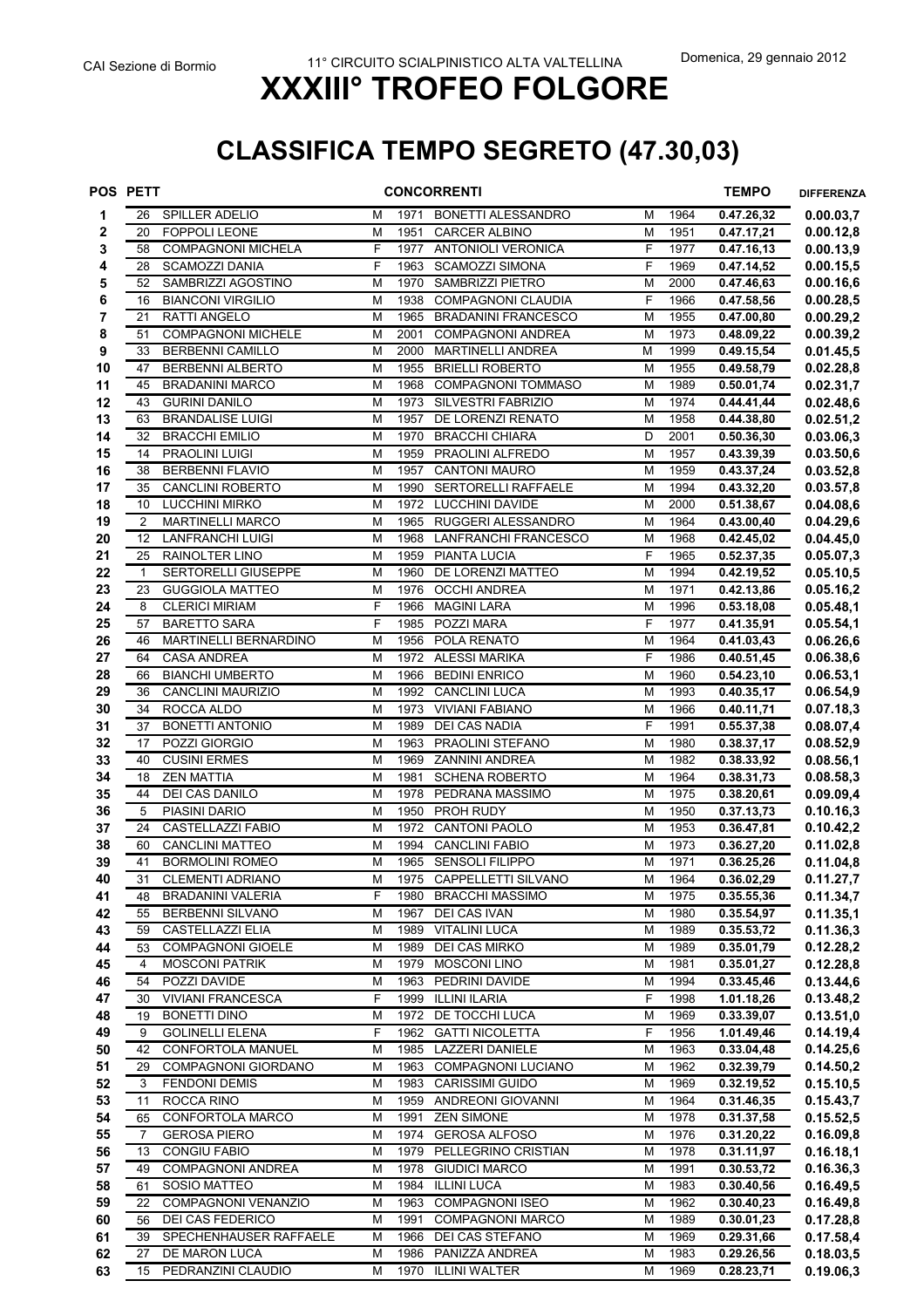#### CLASSIFICA CATEGORIA "A"

| <b>POS</b> |   | CAT PET. | <b>CONCORRENTI</b>         |   |      | <b>CONCORRENTI</b>         |   |      |            |
|------------|---|----------|----------------------------|---|------|----------------------------|---|------|------------|
|            | Α | 54       | POZZI DAVIDE               | M | 1963 | PEDRINI DAVIDE             | м | 1994 | 0.33.45,46 |
| 2          | A | 60       | CANCLINI MATTEO            | М | 1994 | <b>CANCLINI FABIO</b>      | М | 1973 | 0.36.27,20 |
| 3          | A |          | <b>SERTORELLI GIUSEPPE</b> | М | 1960 | DE LORENZI MATTEO          | м | 1994 | 0.42.19,52 |
| 4          | Α | 35       | <b>CANCLINI ROBERTO</b>    | M | 1990 | <b>SERTORELLI RAFFAELE</b> | М | 1994 | 0.43.32,20 |
| 5          | A | 52       | SAMBRIZZI AGOSTINO         | М | 1970 | SAMBRIZZI PIETRO           | м | 2000 | 0.47.46,63 |
| 6          | A | 51       | <b>COMPAGNONI MICHELE</b>  | М | 2001 | <b>COMPAGNONI ANDREA</b>   | м | 1973 | 0.48.09,22 |
|            | Α | 33       | <b>BERBENNI CAMILLO</b>    | М | 2000 | <b>MARTINELLI ANDREA</b>   | М | 1999 | 0.49.15,54 |
| 8          | A | 32       | <b>BRACCHI EMILIO</b>      | М | 1970 | <b>BRACCHI CHIARA</b>      | F | 2001 | 0.50.36,30 |
| 9          | A | 10       | LUCCHINI MIRKO             | М | 1972 | LUCCHINI DAVIDE            | м | 2000 | 0.51.38,67 |
| 10         | Α | 8        | <b>CLERICI MIRIAM</b>      | F | 1966 | <b>MAGINI LARA</b>         | м | 1996 | 0.53.18,08 |
| 11         | A | 30       | <b>VIVIANI FRANCESCA</b>   | F | 1999 | ILLINI ILARIA              | F | 1998 | 1.01.18,26 |

### CLASSIFICA CATEGORIA "B"

| POS |   | CAT PET.       | <b>CONCORRENTI</b>        |   |      | <b>CONCORRENTI</b>        |   |      |            |
|-----|---|----------------|---------------------------|---|------|---------------------------|---|------|------------|
|     | B | 27             | <b>DE MARON LUCA</b>      | M | 1986 | PANIZZA ANDREA            | M | 1983 | 0.29.26,56 |
| 2   | B | 56             | <b>DEI CAS FEDERICO</b>   | M | 1991 | <b>COMPAGNONI MARCO</b>   | M | 1989 | 0.30.01,23 |
| 3   | B | 61             | <b>SOSIO MATTEO</b>       | M | 1984 | <b>ILLINI LUCA</b>        | M | 1983 | 0.30.40,56 |
| 4   | B | 49             | <b>COMPAGNONI ANDREA</b>  | M | 1978 | <b>GIUDICI MARCO</b>      | M | 1991 | 0.30.53,72 |
| 5   | В | 13             | <b>CONGIU FABIO</b>       | M | 1979 | PELLEGRINO CRISTIAN       | M | 1978 | 0.31.11,97 |
| 6   | B | $\overline{7}$ | <b>GEROSA PIERO</b>       | M | 1974 | <b>GEROSA ALFOSO</b>      | M | 1976 | 0.31.20,22 |
|     | B | 65             | <b>CONFORTOLA MARCO</b>   | M | 1991 | <b>ZEN SIMONE</b>         | M | 1978 | 0.31.37,58 |
| 8   | B | 3              | <b>FENDONI DEMIS</b>      | M | 1983 | <b>CARISSIMI GUIDO</b>    | M | 1969 | 0.32.19,52 |
| 9   | B | 42             | <b>CONFORTOLA MANUEL</b>  | M | 1985 | <b>LAZZERI DANIELE</b>    | M | 1963 | 0.33.04,48 |
| 10  | B | 19             | <b>BONETTI DINO</b>       | M | 1972 | <b>DE TOCCHI LUCA</b>     | M | 1969 | 0.33.39,07 |
| 11  | В | 4              | <b>MOSCONI PATRIK</b>     | M | 1979 | <b>MOSCONI LINO</b>       | M | 1981 | 0.35.01,27 |
| 12  | B | 53             | <b>COMPAGNONI GIOELE</b>  | M | 1989 | <b>DEI CAS MIRKO</b>      | M | 1989 | 0.35.01,79 |
| 13  | B | 59             | <b>CASTELLAZZI ELIA</b>   | M | 1989 | <b>VITALINI LUCA</b>      | M | 1989 | 0.35.53,72 |
| 14  | B | 55             | <b>BERBENNI SILVANO</b>   | M | 1967 | DEI CAS IVAN              | M | 1980 | 0.35.54,97 |
| 15  | B | 48             | <b>BRADANINI VALERIA</b>  | F | 1980 | <b>BRACCHI MASSIMO</b>    | M | 1975 | 0.35.55,36 |
| 16  | B | 31             | <b>CLEMENTI ADRIANO</b>   | M | 1975 | CAPPELLETTI SILVANO       | M | 1964 | 0.36.02,29 |
| 17  | B | 24             | CASTELLAZZI FABIO         | M | 1972 | <b>CANTONI PAOLO</b>      | M | 1953 | 0.36.47,81 |
| 18  | B | 44             | <b>DEI CAS DANILO</b>     | M | 1978 | PEDRANA MASSIMO           | M | 1975 | 0.38.20,61 |
| 19  | B | 18             | <b>ZEN MATTIA</b>         | M | 1981 | <b>SCHENA ROBERTO</b>     | M | 1964 | 0.38.31,73 |
| 20  | B | 40             | <b>CUSINI ERMES</b>       | M | 1969 | <b>ZANNINI ANDREA</b>     | M | 1982 | 0.38.33,92 |
| 21  | B | 17             | POZZI GIORGIO             | M | 1963 | PRAOLINI STEFANO          | M | 1980 | 0.38.37,17 |
| 22  | B | 34             | ROCCA ALDO                | M | 1973 | <b>VIVIANI FABIANO</b>    | M | 1966 | 0.40.11,71 |
| 23  | B | 36             | <b>CANCLINI MAURIZIO</b>  | M | 1992 | <b>CANCLINI LUCA</b>      | M | 1993 | 0.40.35,17 |
| 24  | B | 64             | <b>CASA ANDREA</b>        | M | 1972 | <b>ALESSI MARIKA</b>      | F | 1986 | 0.40.51,45 |
| 25  | B | 57             | <b>BARETTO SARA</b>       | F | 1985 | POZZI MARA                | F | 1977 | 0.41.35,91 |
| 26  | B | 23             | <b>GUGGIOLA MATTEO</b>    | M | 1976 | <b>OCCHI ANDREA</b>       | M | 1971 | 0.42.13,86 |
| 27  | B | 43             | <b>GURINI DANILO</b>      | M | 1973 | <b>SILVESTRI FABRIZIO</b> | M | 1974 | 0.44.41,44 |
| 28  | B | 58             | <b>COMPAGNONI MICHELA</b> | F | 1977 | <b>ANTONIOLI VERONICA</b> | F | 1977 | 0.47.16,13 |
| 29  | B | 45             | <b>BRADANINI MARCO</b>    | M | 1968 | <b>COMPAGNONI TOMMASO</b> | M | 1989 | 0.50.01,74 |
| 30  | B | 37             | <b>BONETTI ANTONIO</b>    | M | 1989 | DEI CAS NADIA             | F | 1991 | 0.55.37,38 |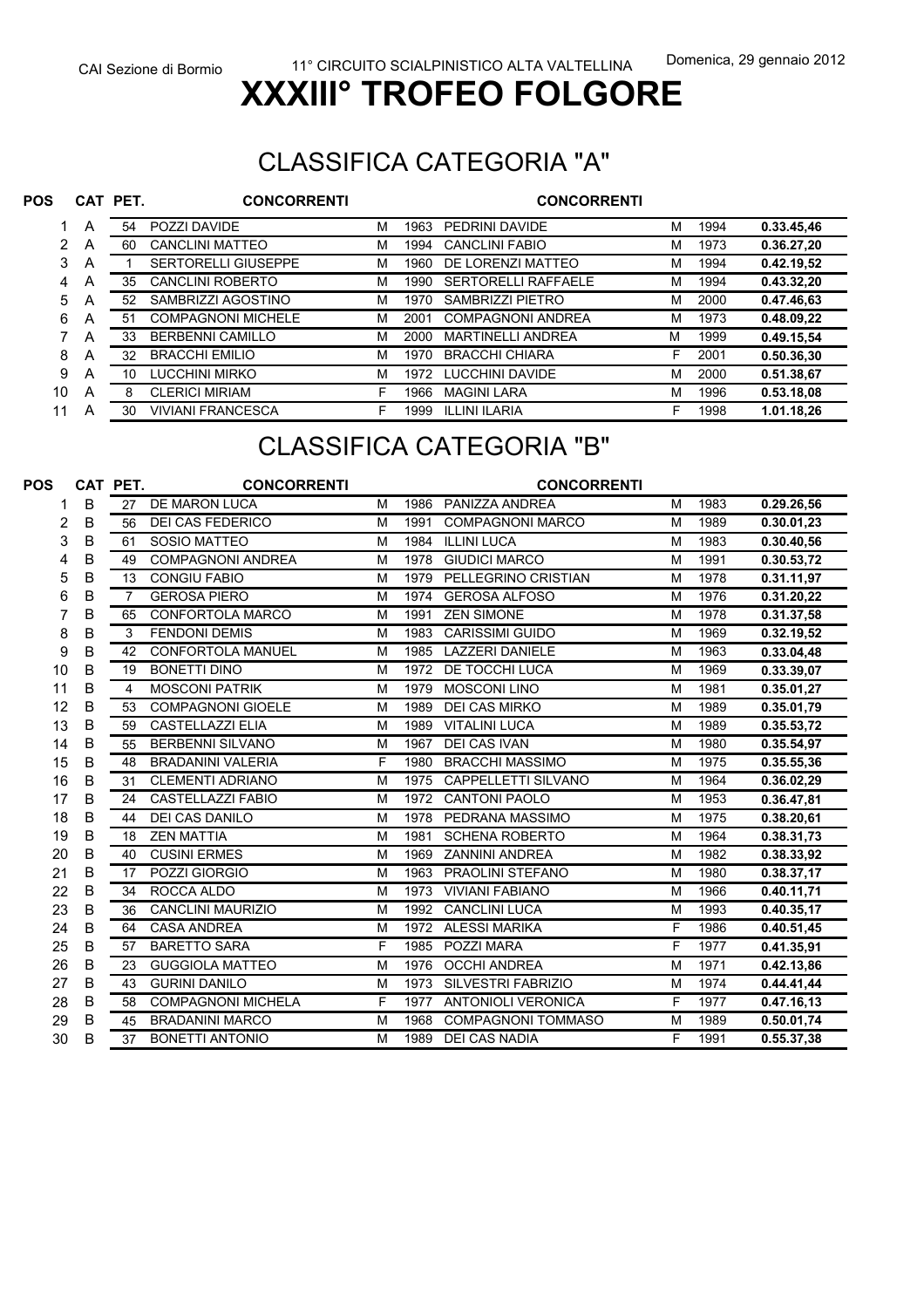#### CLASSIFICA CATEGORIA "C"

| <b>POS</b> | CAT | PET. | <b>CONCORRENTI</b>           |   |      | <b>CONCORRENTI</b>         |   |      |            |
|------------|-----|------|------------------------------|---|------|----------------------------|---|------|------------|
|            | С   | 15   | PEDRANZINI CLAUDIO           | м | 1970 | <b>ILLINI WALTER</b>       | М | 1969 | 0.28.23,71 |
| 2          | С   | 39   | SPECHENHAUSER RAFFAELE       | м | 1966 | <b>DEI CAS STEFANO</b>     | М | 1969 | 0.29.31,66 |
| 3          | С   | 22   | <b>COMPAGNONI VENANZIO</b>   | M | 1963 | <b>COMPAGNONI ISEO</b>     | М | 1962 | 0.30.40,23 |
| 4          | C   | 11   | ROCCA RINO                   | М | 1959 | <b>ANDREONI GIOVANNI</b>   | М | 1964 | 0.31.46,35 |
| 5          | С   | 29   | <b>COMPAGNONI GIORDANO</b>   | M | 1963 | <b>COMPAGNONI LUCIANO</b>  | M | 1962 | 0.32.39,79 |
| 6          | С   | 41   | <b>BORMOLINI ROMEO</b>       | M | 1965 | <b>SENSOLI FILIPPO</b>     | М | 1971 | 0.36.25,26 |
| 7          | С   | 46   | <b>MARTINELLI BERNARDINO</b> | M | 1956 | POLA RENATO                | М | 1964 | 0.41.03,43 |
| 8          | С   | 12   | <b>LANFRANCHI LUIGI</b>      | M | 1968 | LANFRANCHI FRANCESCO       | M | 1968 | 0.42.45,02 |
| 9          | C   | 2    | <b>MARTINELLI MARCO</b>      | M | 1965 | RUGGERI ALESSANDRO         | М | 1964 | 0.43.00,40 |
| 10         | C   | 38   | <b>BERBENNI FLAVIO</b>       | M | 1957 | <b>CANTONI MAURO</b>       | М | 1959 | 0.43.37,24 |
| 11         | C   | 14   | <b>PRAOLINI LUIGI</b>        | M | 1959 | PRAOLINI ALFREDO           | M | 1957 | 0.43.39,39 |
| 12         | C   | 63   | <b>BRANDALISE LUIGI</b>      | м | 1957 | DE LORENZI RENATO          | м | 1958 | 0.44.38,80 |
| 13         | C   | 21   | <b>RATTI ANGELO</b>          | M | 1965 | <b>BRADANINI FRANCESCO</b> | М | 1955 | 0.47.00,80 |
| 14         | С   | 28   | <b>SCAMOZZI DANIA</b>        | F | 1963 | <b>SCAMOZZI SIMONA</b>     | F | 1969 | 0.47.14,52 |
| 15         | С   | 26   | <b>SPILLER ADELIO</b>        | M | 1971 | <b>BONETTI ALESSANDRO</b>  | M | 1964 | 0.47.26,32 |
| 16         | C   | 16   | <b>BIANCONI VIRGILIO</b>     | M | 1938 | <b>COMPAGNONI CLAUDIA</b>  | F | 1966 | 0.47.58,56 |
| 17         | С   | 25   | <b>RAINOLTER LINO</b>        | M | 1959 | <b>PIANTA LUCIA</b>        | F | 1965 | 0.52.37,35 |
| 18         | C   | 66   | <b>BIANCHI UMBERTO</b>       | M | 1966 | <b>BEDINI ENRICO</b>       | М | 1960 | 0.54.23,10 |
| 19         | С   | 9    | <b>GOLINELLI ELENA</b>       | F | 1962 | <b>GATTI NICOLETTA</b>     | F | 1956 | 1.01.49,46 |

#### CLASSIFICA CATEGORIA "D"

| <b>POS</b> |   | CAT | <b>PET</b> | <b>CONCORRENTI</b>   |   |      | <b>CONCORRENTI</b>     |   |      |            |
|------------|---|-----|------------|----------------------|---|------|------------------------|---|------|------------|
|            |   |     |            | <b>PIASINI DARIO</b> | м | 1950 | <b>PROH RUDY</b>       | М | 1950 | 0.37.13.73 |
|            | ົ |     | 20         | <b>FOPPOLI LEONE</b> | м | 1951 | <b>CARCER ALBINO</b>   | м | 1951 | 0.47.17.21 |
|            |   |     |            | BERBENNI ALBERTO     | м | 1955 | <b>BRIELLI ROBERTO</b> | м | 1955 | 0.49.58.79 |